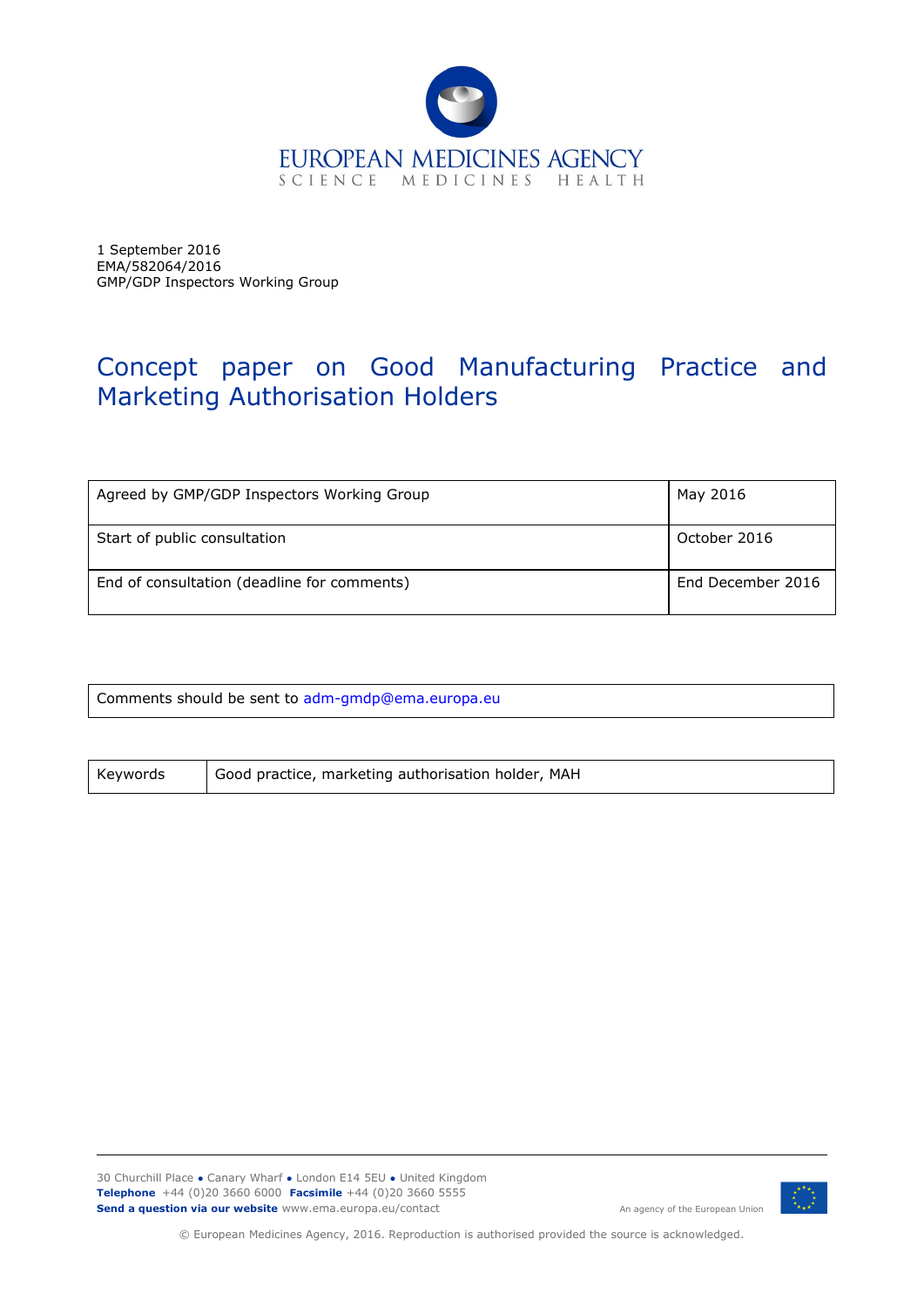# **1. Introduction**

The current EU Guide to GMP refers in several places to Marketing Authorisation Holder (MAH) companies and their responsibilities in relation to GMP ensuring that the manufacturing authorisation holder can comply with GMP. These range from a responsibility to perform a task (e.g. review of periodic quality review), to acting at the interface with manufacture and control of the medicinal product (e.g. provision of current dossier information to facilitate the manufacturer's compliance with the marketing authorisation). These responsibilities for MAHs are spread over various chapters and annexes of the Guide, and are quite numerous. There appears, however, to be a lack of clarity and understanding as to what these responsibilities actually are in their totality, and what they mean for MAHs at a practical level.

It is considered that these existing requirements could be documented in a better way, so that MAHs (and manufacturers) have increased clarity as to what their respective responsibilities are. It is not intended that this work should introduce any new responsibilities on MAHs. This concept paper presents a proposal for how this might be achieved.

# **2. Problem statement**

It is considered that there is a lack of clarity and awareness among MAHs as to the various responsibilities that relate to them, as stated in the current EC Guide to GMP and in related legislation, enabling compliance of the manufacturing authorisation holder with GMP. This in turn has led to a situation in which there is a lack of knowledge and understanding among some MAH companies at least on the need to comply with those responsibilities. This is based on the experiences of those inspectorates that perform regulatory compliance inspections at the offices of MAH companies, as well on the general experiences of GMP Inspectors.

The following are just some of the responsibilities that relate to MAHs as stated in the current EC Guide to GMP:

- Chapter 1 of the Guide, in Section 1.11 on PQRs, places a clear responsibility on MAHs, in cases where they are not the manufacturer, to evaluate the results of the PQR review and to make an assessment as to whether corrective and preventive action or any revalidation should be undertaken. In many cases, experience has shown that MAHs are often not performing such PQR evaluations.
- In Chapter 7, Outsourcing, paragraph 7.3 states that, where the marketing authorization holder and the manufacturer are not the same, appropriate arrangements should be in place, taking into account the principles described in this chapter.
- In Chapter 8, the role and responsibilities of the MAH (and other parties) in relation to the assessment, decision-making, and dissemination of information concerning quality defects, riskreducing actions and notification of possible disruption in supply are referred to.
- Annex 2, in paragraph 36, indicates that MAHs have tasks in relation to human tissues and cells that are used as starting materials for biological medicinal products. It states that a technical agreement should be in place between the responsible parties (e.g. manufacturers, tissue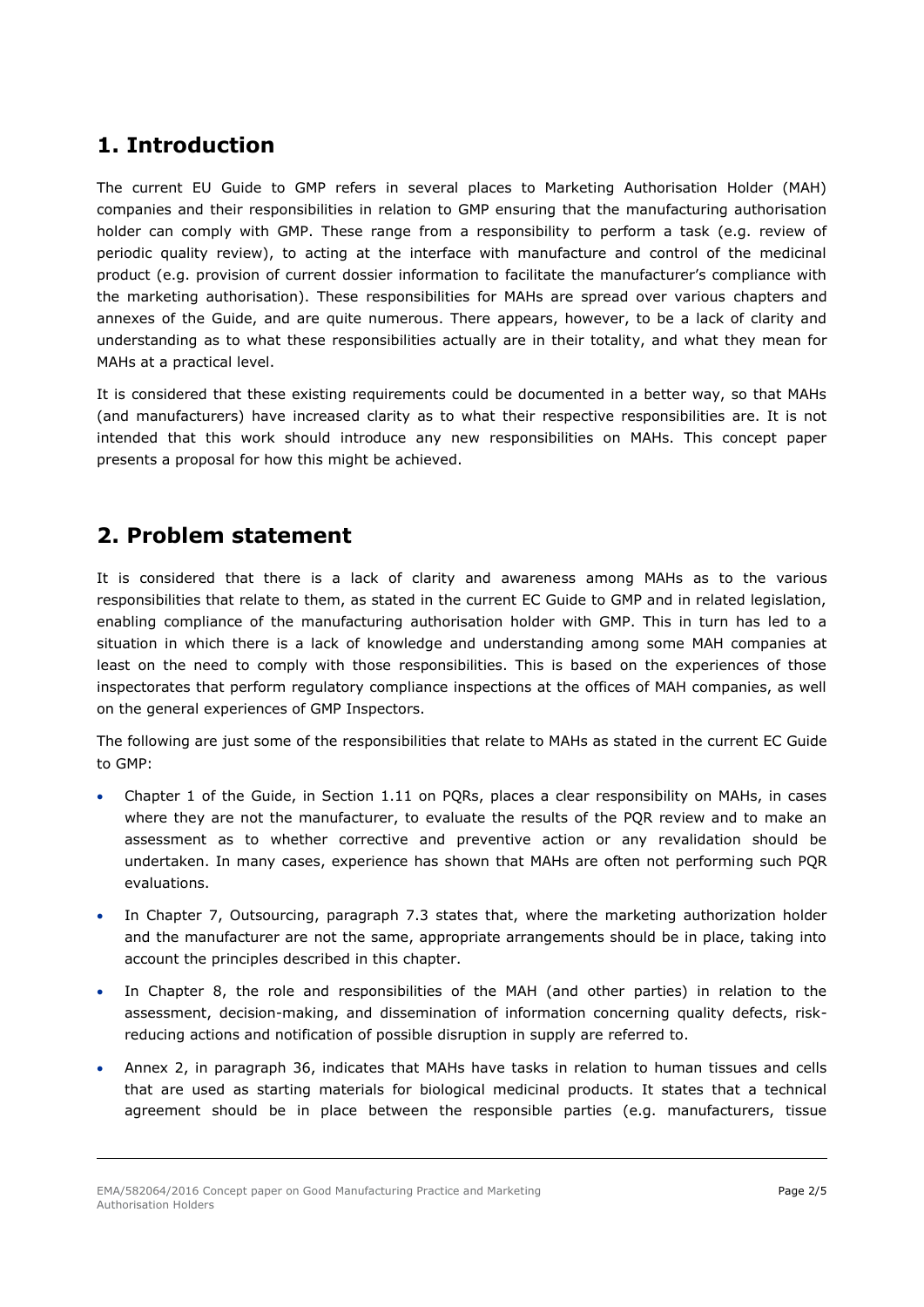establishments, sponsors, MA Holder) which defines the tasks of each party, including the Responsible Person and Qualified Person.

- Annex 12 sets out obligations for MAHs in relation to irradiation cycles these relate to approving the design of the irradiation cycles, and agreeing the location for retention of irradiation cycle records.
- Annex 16, paragraph 4.2, sets out a requirement for MAHs to be able to identify the site and QP responsible for certifying each batch (in the case of multiple sites authorised to manufacture / import / certify the same product).
- In Annex 19, there are MAH responsibilities set out in paragraphs 6.1 and 10.2 for ensuring that reference and retention samples are taken, and stored.

Perhaps the strongest reference in the EC Guide to GMP in relation to the responsibilities of MAHs is in Annex 16. This states that 'the ultimate responsibility for the performance of a medicinal product over its lifetime, its safety, quality and efficacy, lies with the marketing authorisation holder (MAH).

In relation to legislation, there are also specific obligations imposed on MAHs that relate to GMP and product quality considerations generally. For example:

 Article 23 of Directive 2001/83/EC and Article 27 Directive 2001/82/EC requires marketing authorisation holders to maintain Marketing Authorisations (MAs) in line with scientific advances, and this has direct relevant for manufacturing sites. The article states that, after an authorisation has been issued, the authorisation holder must, in respect of the methods of manufacture and control provided for in the MA application, take account of scientific and technical progress and introduce any changes that may be required to enable the medicinal product to be manufactured and checked by means of generally accepted scientific methods.

There are also provisions in the legislation related to product supply obligations of MAHs.

 Article 81 of Directive 2001/83/EC concerns the supply of medicinal products, and it requires MAHs to, within the limits of their responsibilities, ensure continued and appropriate supplies so that the needs of patients are covered. (In relation to this, Chapter 5 of the EC Guide to GMP, paragraph 5.71, requires manufacturers to report to the MAHs in a timely manner any constraints in manufacturing operations which may result in abnormal restriction in the supply, to facilitate reporting of the restriction in supply by the MAH to the relevant competent authorities).

Taking all of the above into account, and considering the disparate places within the GMP Guide (and within the legislation) that cite various responsibilities of MAHs to enable the manufacturers' compliance with GMP, it is considered that efforts should be made to bring clarity to this area.

It would be of benefit to MAHs (and indeed manufacturers, GMP Inspectors and other stakeholders) if these responsibilities were documented in one place and adequately explained.

# **3. Discussion (on the problem statement)**

The issues outlined above are not without important consequences. The way in which MAHs are expected to interact with the manufacturing sites registered in a marketing authorisation is not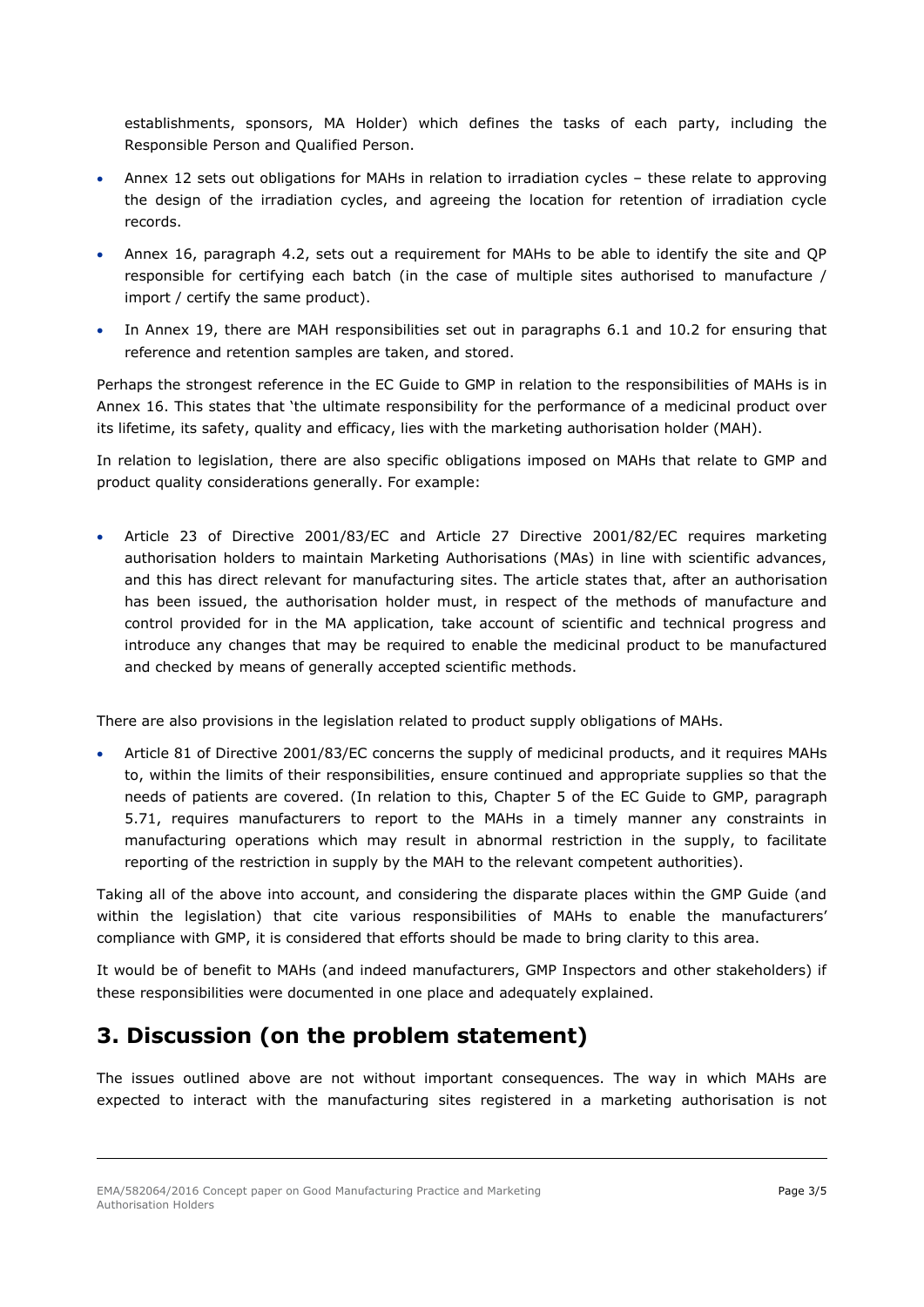sufficiently clear, given the diverse ways in which the various MAH responsibilities are set out in the EC Guide to GMP, and differing (often complex) supply chains.

Also, some MAHs are not clear on their responsibilities. When MAHs and manufacturers are different companies and/or separate legal entities, it becomes increasingly important to clearly define the role of the MAH in facilitating GMP compliance at outsourced manufacturing and control organisations.

Furthermore, certain important activities of MAHs with respect to ensuring GMP and MA compliance are not well addressed in the current EC Guide to GMP. For example, providing the various manufacturing sites with the necessary information contained within CTD Modules 1 and 3 from the MA in order to enable the sites to manufacture medicines in compliance with the MA.

Furthermore, the management of MA variations and regulatory commitments (made between a MAH and a competent authority), and the communication of those to the various manufacturing sites, can have a significant impact on MA compliance if not done correctly. The importance of robust communication processes in this area will likely assume increased importance as we move towards greater flexibility in post-approval lifecycle change management (e.g. more "do and tell" variations).

#### **4. Recommendation**

It is recommended that the GMP/GDP Inspectors Working Group (GMP/GDP IWG) should produce a reflection paper intended for Part III of the EU GMP Guide or in another appropriate location (e.g. as proposed by the GMP/GDP IWG). This would capture all of the responsibilities that apply to MAH companies to enable manufacturers to comply with GMP. It would also result in a more complete picture of the regulatory environment with respect to GMP in which the MAH operates.

As part of this, the Working Group should also provide any clarifications or explanations in the reflection paper on those responsibilities, where required.

A reflection paper should also provide a degree of flexibility in relation to the management of future GMP Guide changes - by structuring the paper in a way that highlights the general themes of the MAH's responsibilities.

#### **5. Proposed timetable – for discussion at IWG**

- Release of concept paper for public consultation: October 2016
- Deadline for comments on concept paper: end of December 2016
- Preparation of a reflection paper by the drafting group: March 2017
- Review of the reflection paper at the GMP/GDP Inspectors Working Group: May 2017
- Agreement of the reflection paper: June 2017

#### **6. Resource requirements for preparation**

A drafting group consisting of a small number of inspectors from participating member states will be required to evaluate comments arising from the public consultation of this concept paper and to prepare the Reflection Paper.